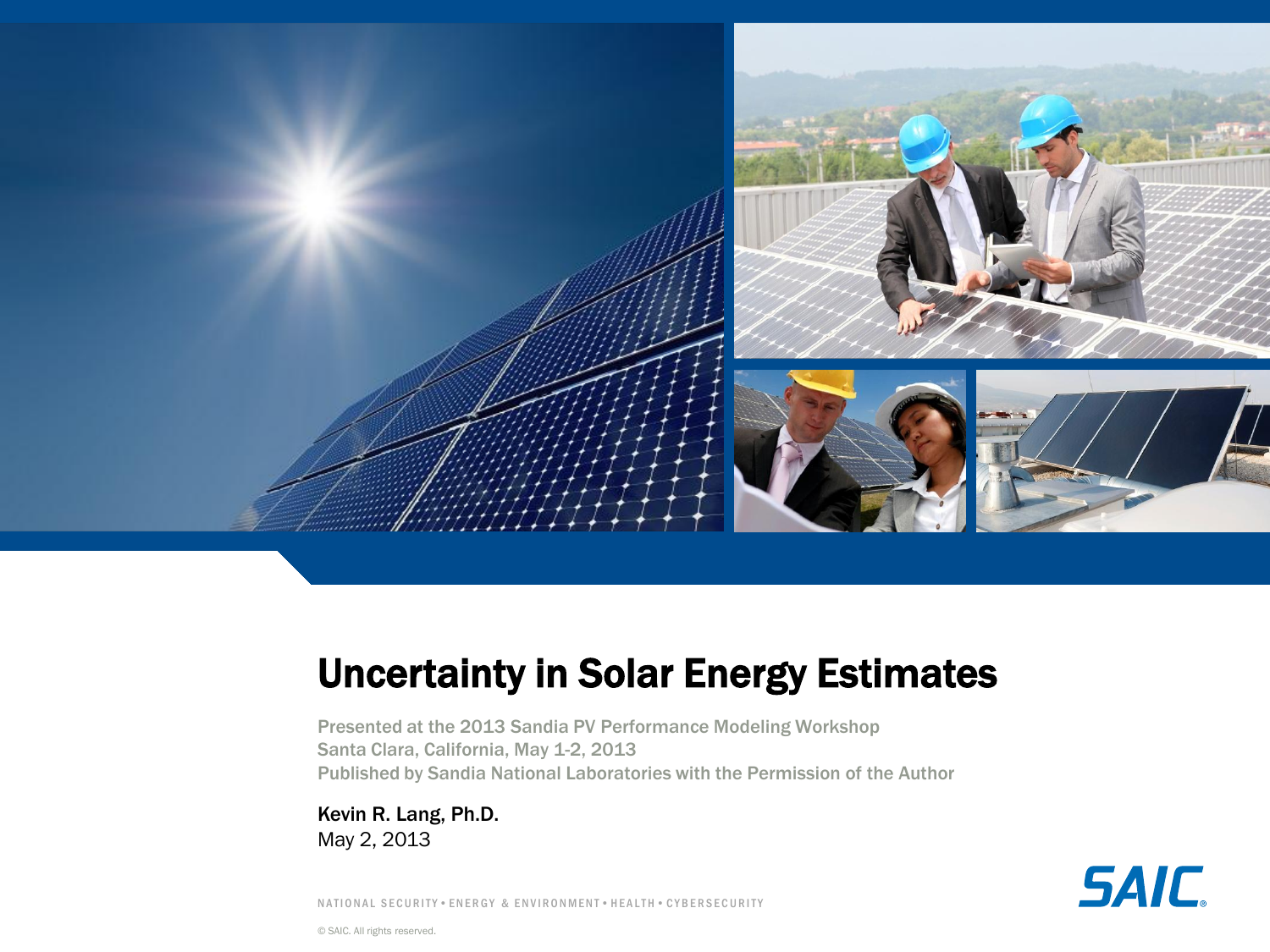## Introduction to SAIC

- Since the 1980s, SAIC has worked with clients around the world to evaluate the viability of energy development
- We have advised clients on more than 1,000 power, infrastructure, and industrial projects in roughly 75 countries and territories
- We have expertise in all conventional and renewable power technologies, including solar, hydro, wind, geothermal, and biofuels
- SAIC was ranked as the top independent engineering firm for renewable energy by the trade magazine *Infrastructure Journal*
- Our energy-focused consulting practice is backed by the full strength of SAIC a diversified, 40,000-employee, FORTUNE™ 500 company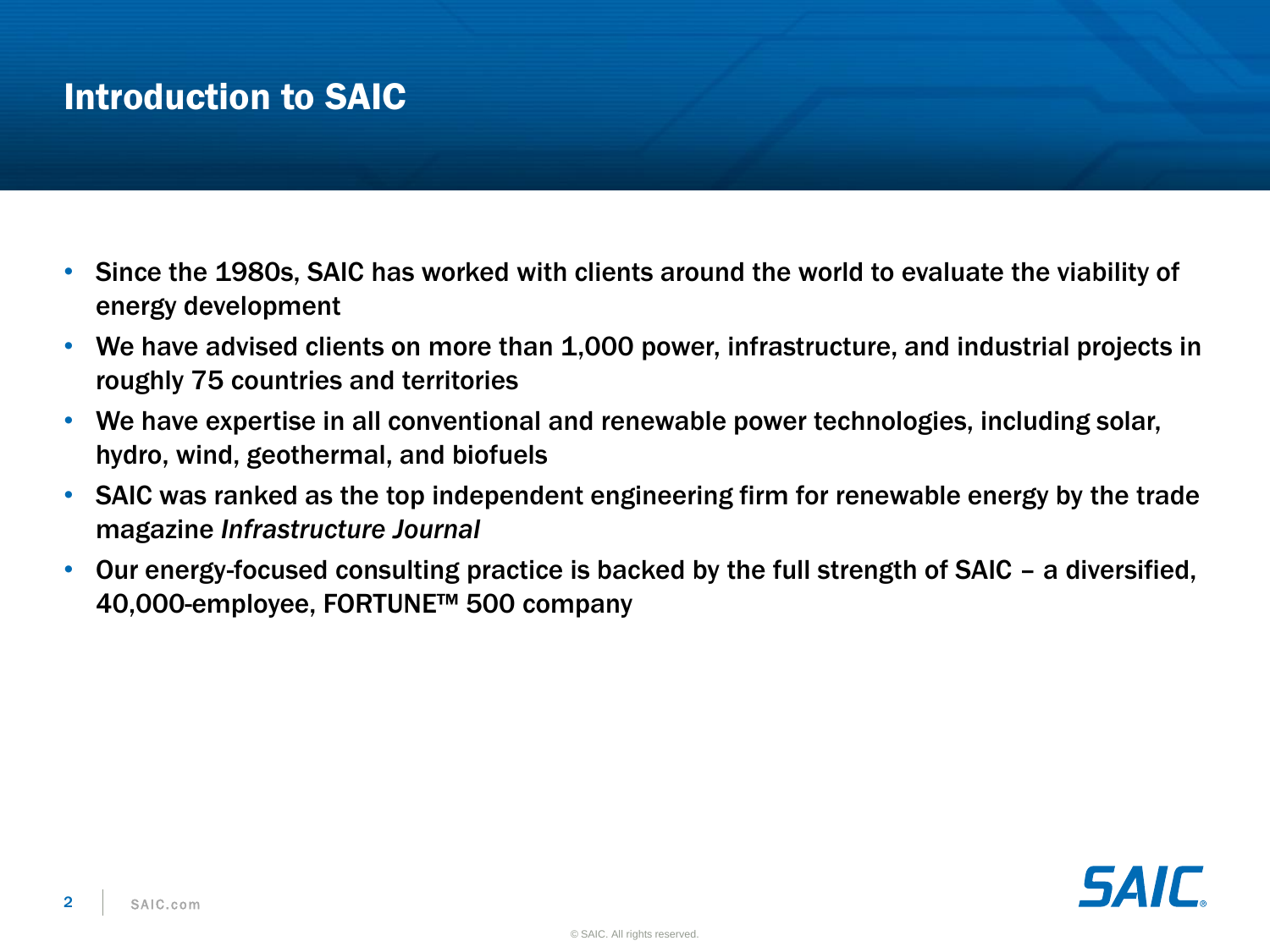### Sources of Error in Estimating any Solar Resource

- Period of record
	- Will an estimate based on X years of data represent the coming 25 years, even if the model/measurements are exactly correct? (Neglecting climate change.)
- Spatial uncertainty
	- For satellite, spatial averaging over pixel vs. exact project location, and/or in many cases a project site spanning multiple pixels
	- For ground measurements, distance between reference data source and project site
- Model and/or measurement uncertainty
	- Discussed in previous presentations today, for purposes of this discussion let's assume these uncertainties are known or at least knowable
- For purposes of this discussion, not treating inter-annual variability as an "uncertainty"





Courtesy NREL Solar Prospector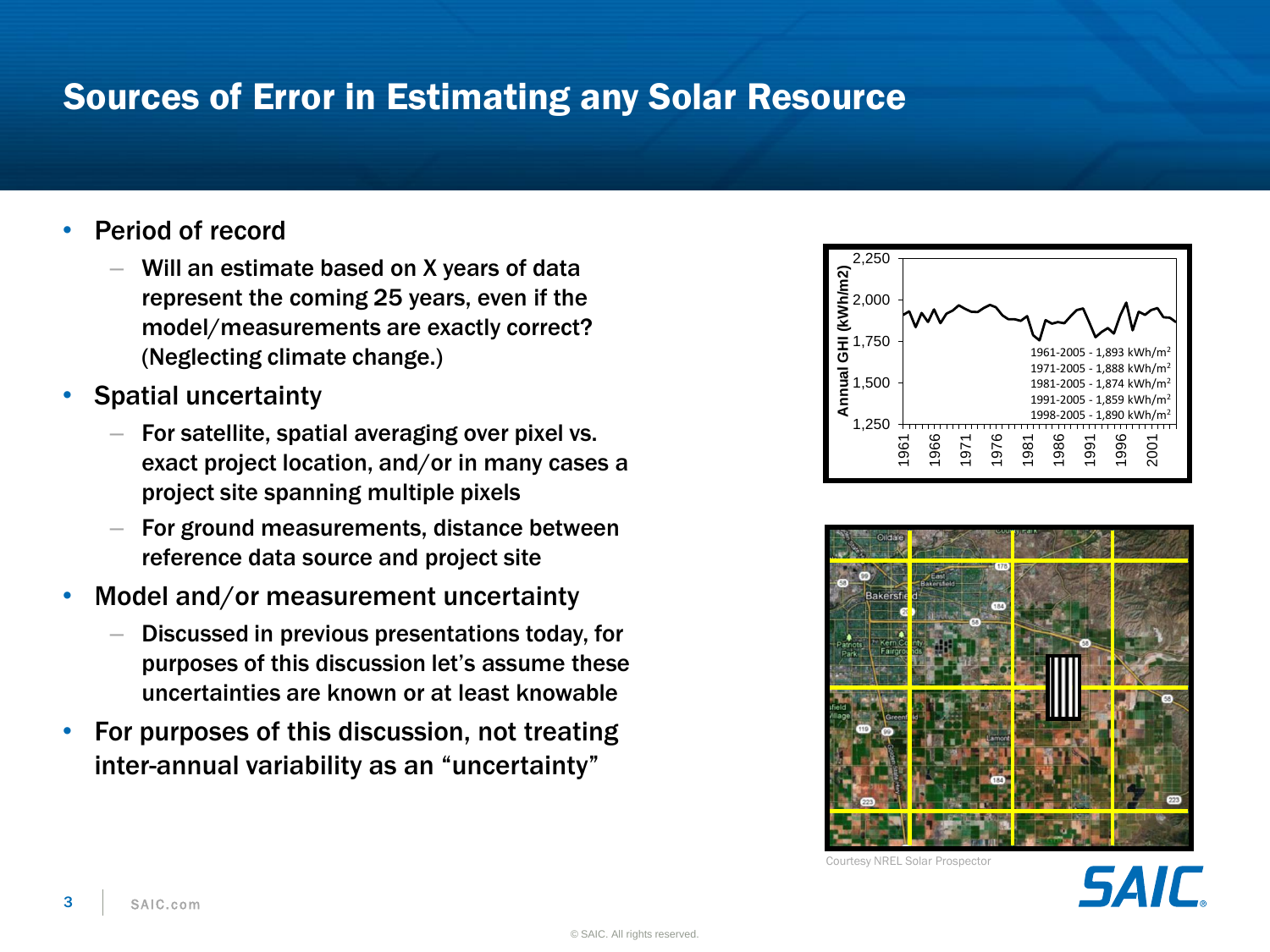## Case Study – Southern Central Valley, California

| Location                     | <b>Data Source</b>            | Complete<br>Years of<br>Data | Approx.<br>Dist. from<br>Project (km) | Ele.<br>(m) | <b>Annual GHI</b><br>(kWh/m <sup>2</sup> ) | % Delta vs.<br>Ref. |
|------------------------------|-------------------------------|------------------------------|---------------------------------------|-------------|--------------------------------------------|---------------------|
| A Project Site (South Pixel) | <b>CPR GHI Average Months</b> | 15                           | N/A                                   | 170         | 1,946                                      | N/A                 |
| B Project Site (North Pixel) | <b>CPR GHI Average Months</b> | 15                           | N/A                                   | 170         | 1,954                                      | $+0.4$              |
| C Project Site (South Pixel) | Prospector GHI                | 13                           | N/A                                   | 170         | 1,973                                      | $+1.4$              |
| D Project Site (South Pixel) | Prospector TMY                | 13                           | N/A                                   | 170         | 1,951                                      | $+0.3$              |
| E Project Site (North Pixel) | Prospector GHI                | 13                           | N/A                                   | 170         | 1,975                                      | $+1.5$              |
| F Project Site (North Pixel) | Prospector TMY                | 13                           | N/A                                   | 170         | 1,975                                      | $+1.5$              |
| <b>G</b> Bakersfield         | <b>TMY3 Class I</b>           | 24                           | 25                                    | 150         | 1,895                                      | $-2.6$              |
| H Arvin-Edison               | <b>CIMIS</b>                  | 17                           | 10                                    | 150         | 1,853                                      | $-4.8$              |
| I Shafter                    | <b>CIMIS</b>                  | 26                           | 50                                    | 110         | 1,915                                      | $-1.6$              |
| J Famoso                     | <b>CIMIS</b>                  | 15                           | 50                                    | 130         | 1,843                                      | $-5.3$              |

CIMIS = California Irrigation Management Information System, CPR = Clean Power Research, GHI = global horizontal irradiance km = kilometers, m = meters, kWh/m2 = kilowatt-hours per square meter, TMY = typical meteorological year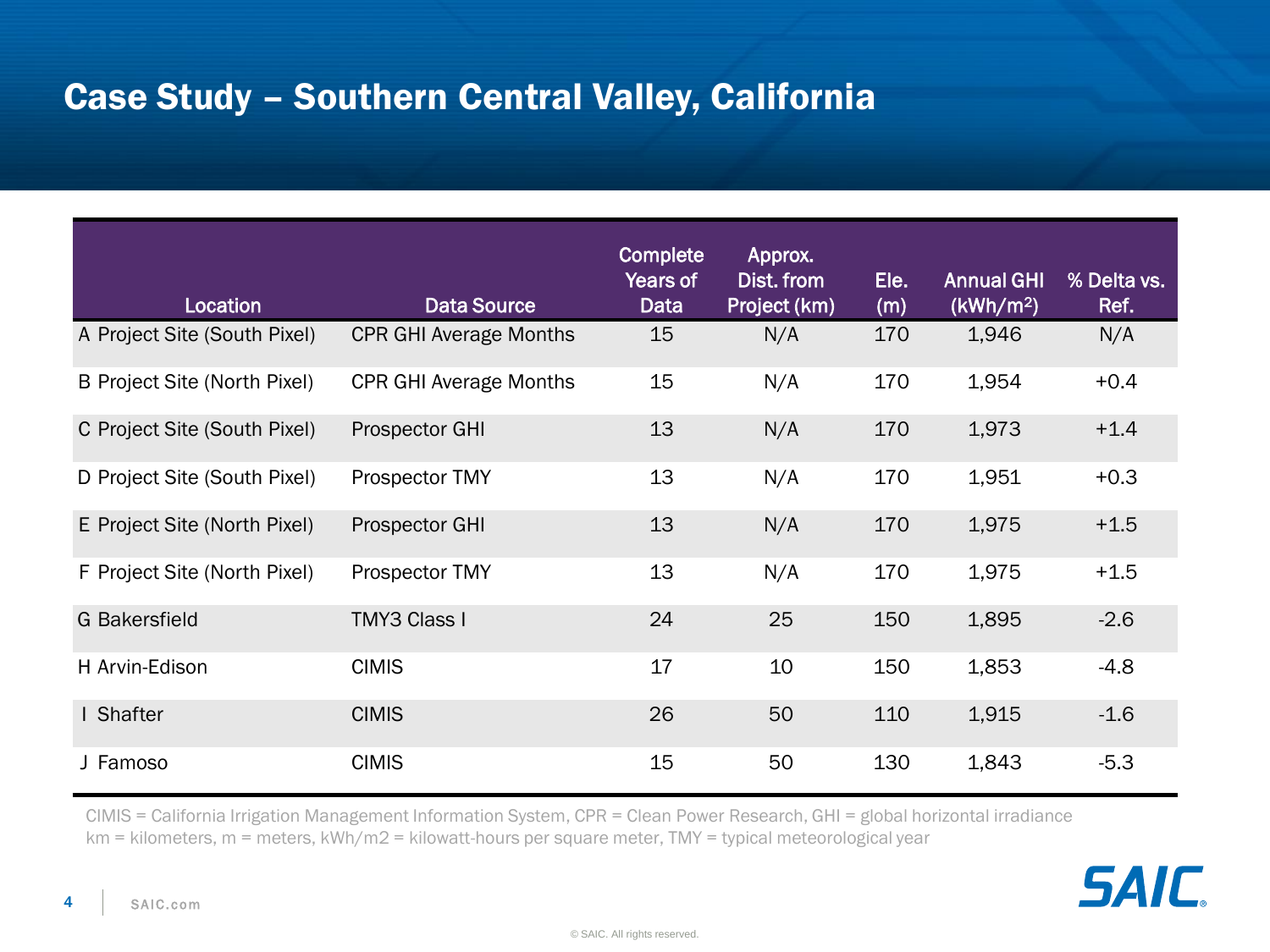### Is There Really a ~7% Range Between Data Sources…

- …before we even consider uncertainty?
	- Two CIMIS locations have significant anomalies (>20% below CPR in some years)
		- Not fully explained by missing data
- We are left with:
	- Six inherently related satellite values
	- One Class I TMY3
	- One long-term ground measured data source with unknown measurement uncertainty
		- Shafter CIMIS agrees quite well over 25+ years with NSRDB and CPR satellite data
- $-4\%$  range min to max for these remaining data sources – is "the truth" in there?







Error bars for illustration only

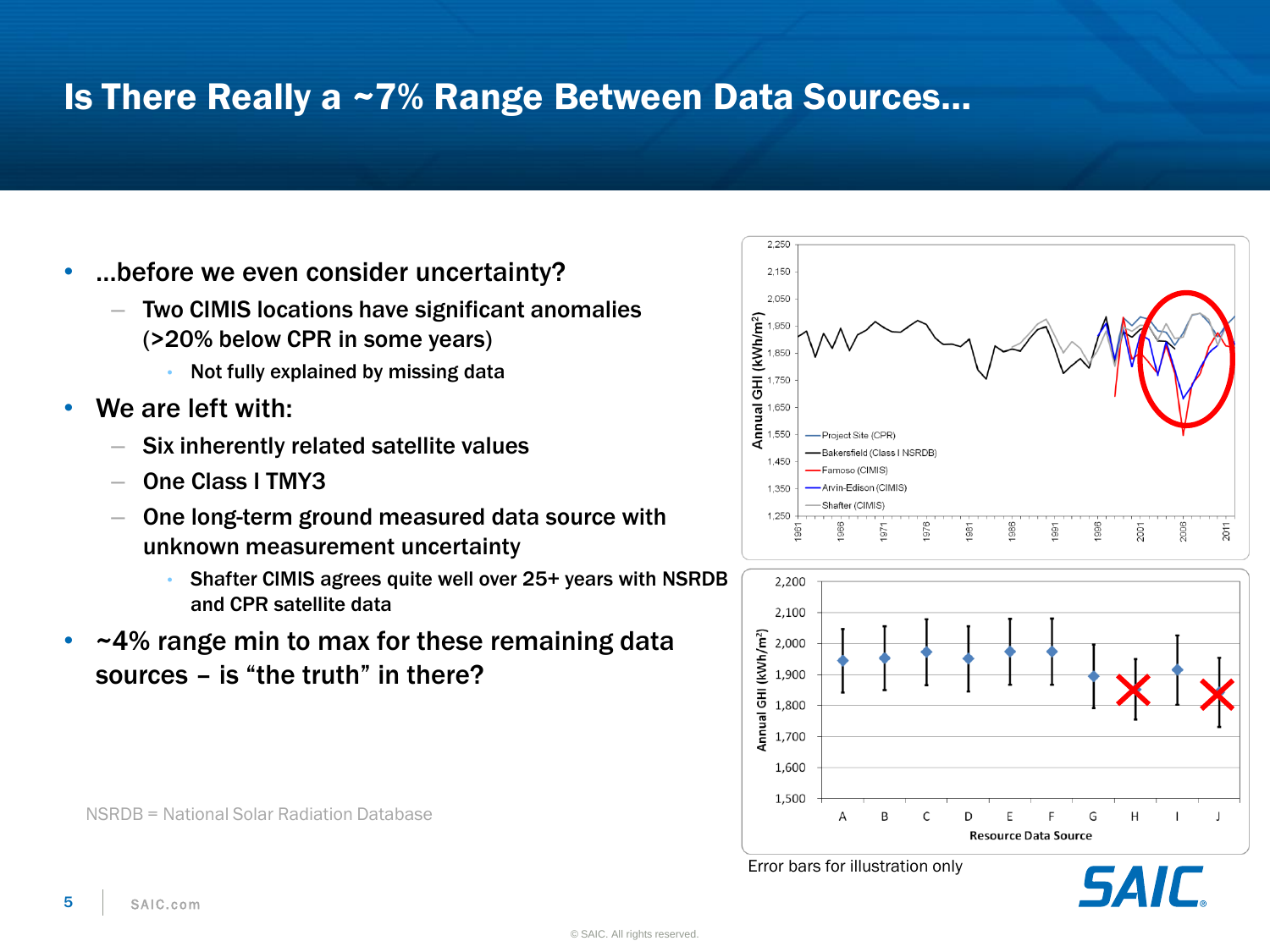#### Questions to Ponder and Discuss

- For the project developers in the room:
	- Why didn't you just save everyone all this trouble and install a high-quality MET station with redundant sensors at least one year in advance of anticipated financial close and keep those sensors carefully aligned, calibrated, and cleaned, with rigorous documentation of maintenance practices?
	- Even if this is the case, rigorously quantifying sensor uncertainty is not trivial
- If you choose the "most representative" TMY for your project site based on proximity, period of record, and data quality…
	- How different are the other data sources? Should they be different due to location, climate, and/or period of record? Do those differences make you more or less confident in the chosen source?
	- $-$  If multiple, independent sources give roughly the same answer, is it actually probable that the "truth" is at the far end of any of those error bars?
- If you take all viable data sources and average or weight (one way or another)…
	- Why does giving weight to less reliable, further away, and/or shorter-term data give a better answer?
	- Not saying it doesn't or can't, but these questions must be considered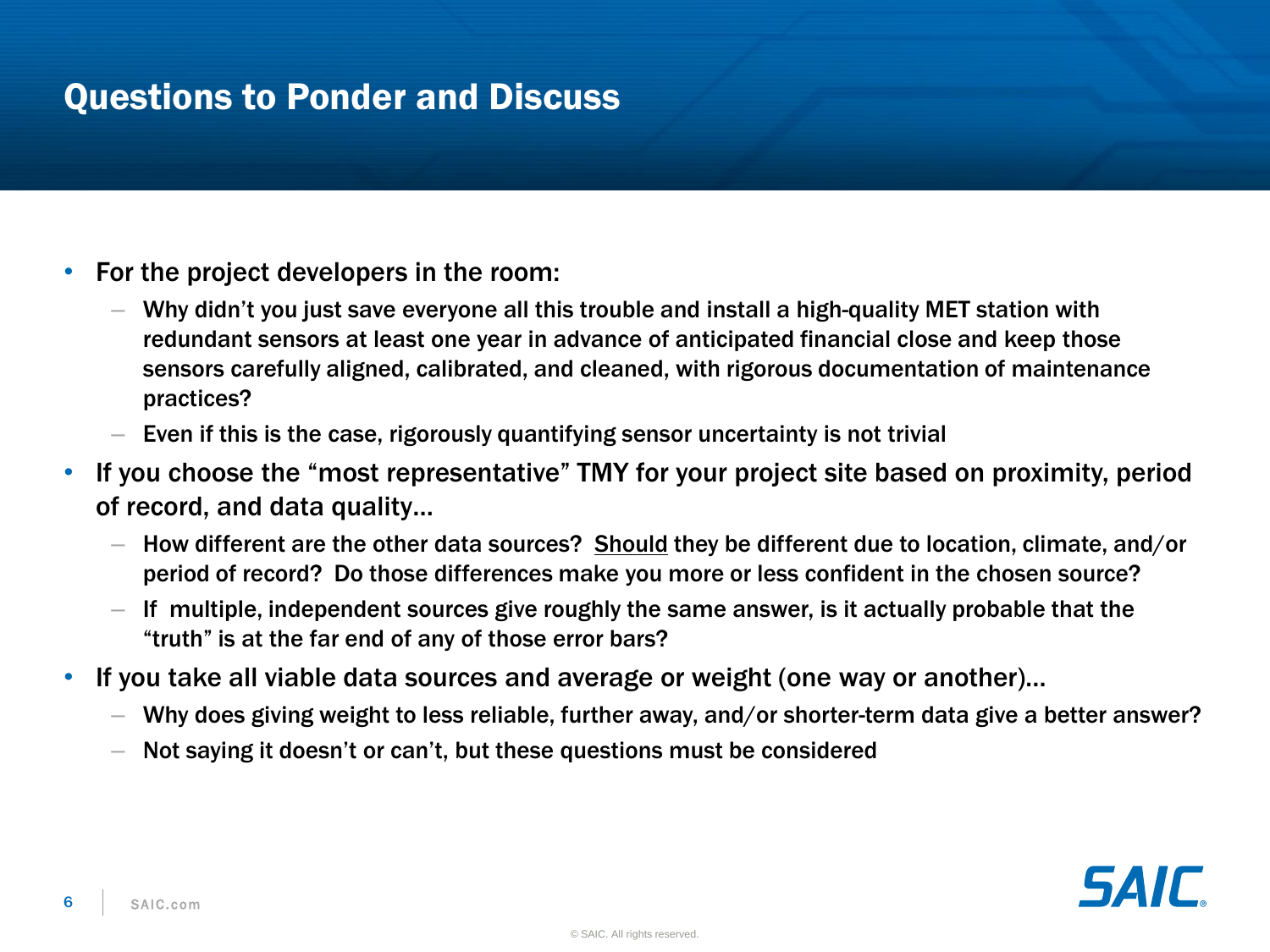#### Thank You

Kevin R. Lang, Ph. D., Director, Solar Generation 1801 California Street, Suite 2800 | Denver, Colorado 80202 Tel: 303.299.5221|Email: [kevin.r.lang@saic.com](mailto:name.t.come@saic.com)

#### Visit us at saic.com